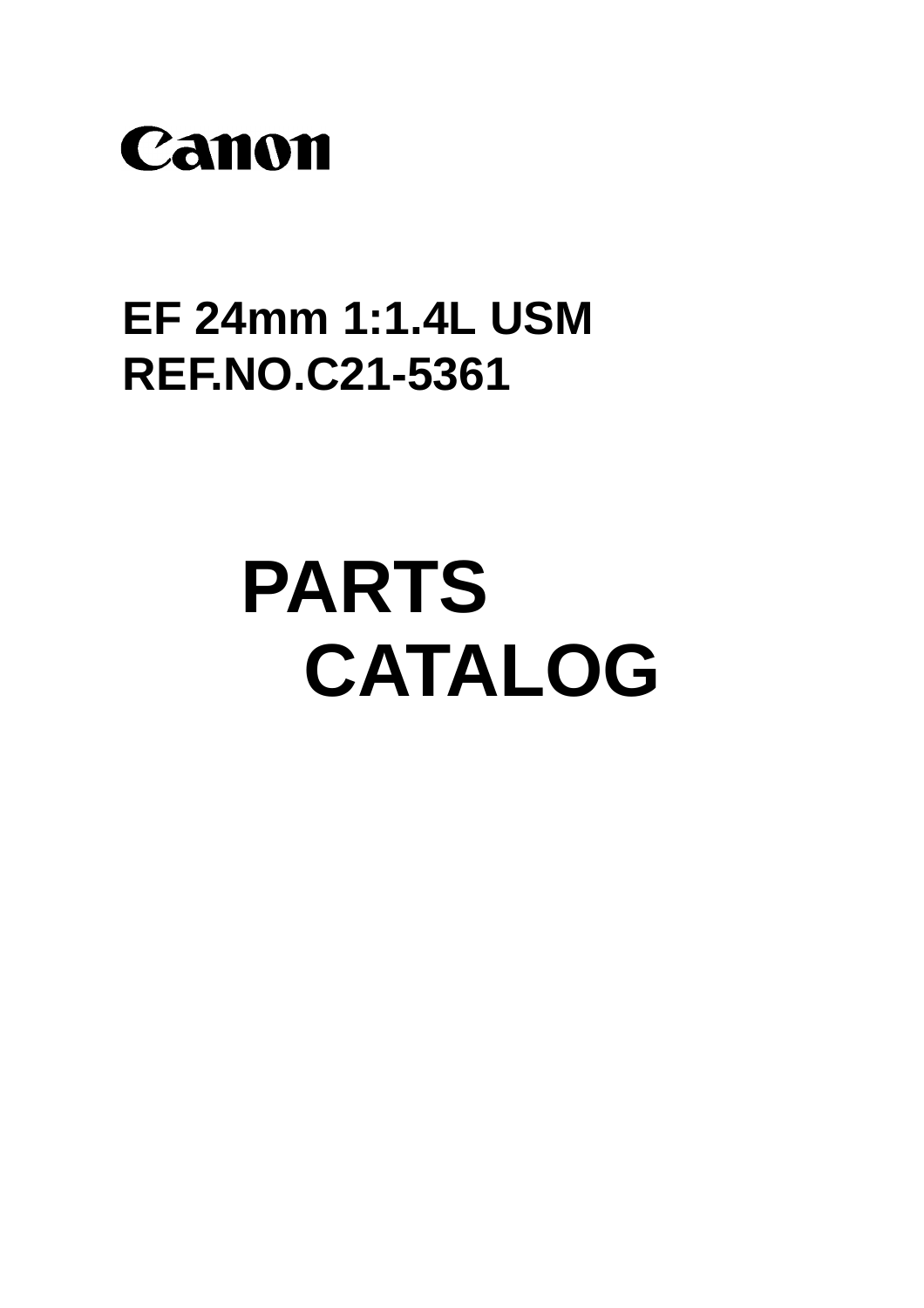#### CANON LENS EF 24 mm 1:1.4L

 $\overline{\phantom{a}}$ 

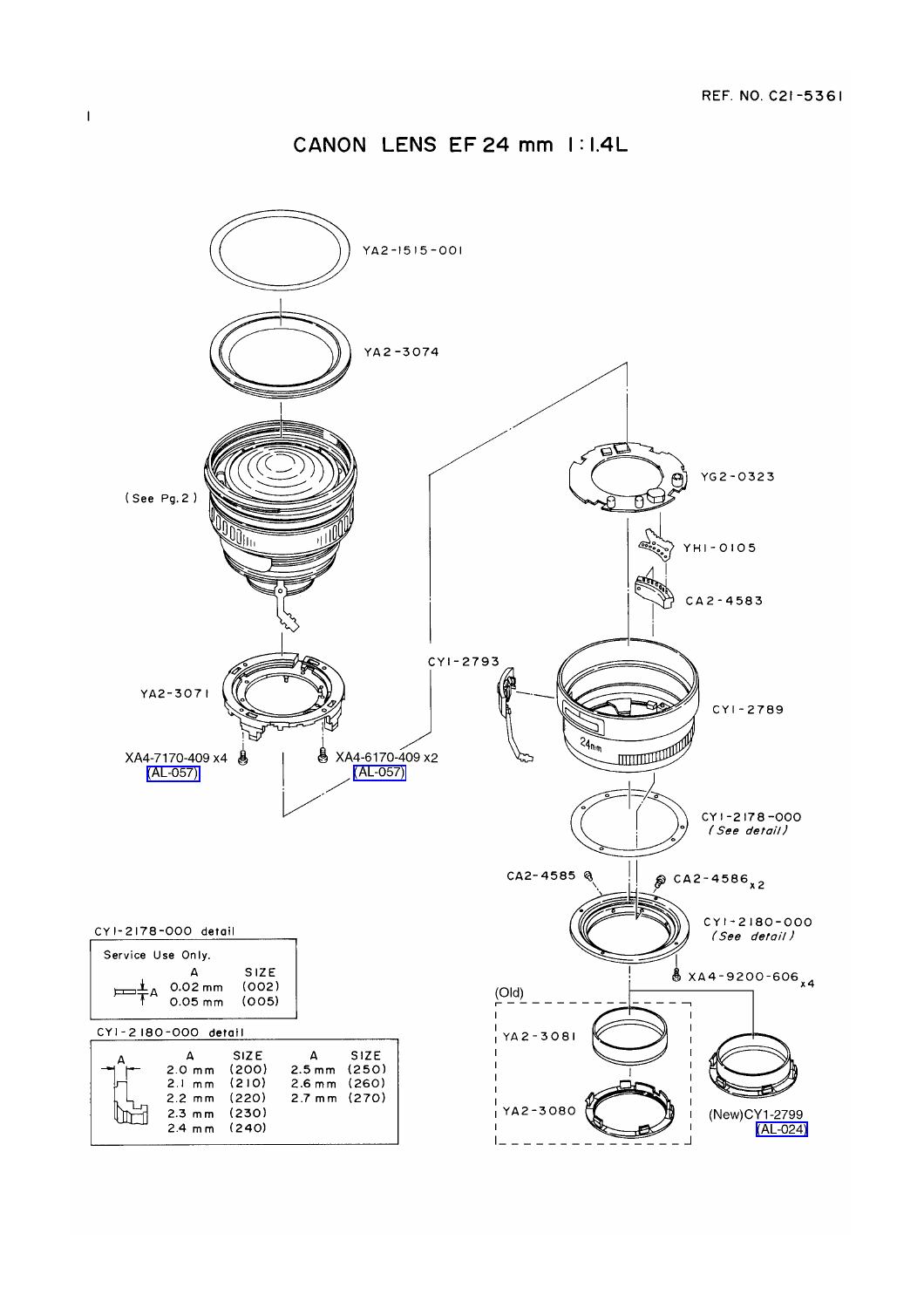CANON LENS EF 24 mm 1:1.4L

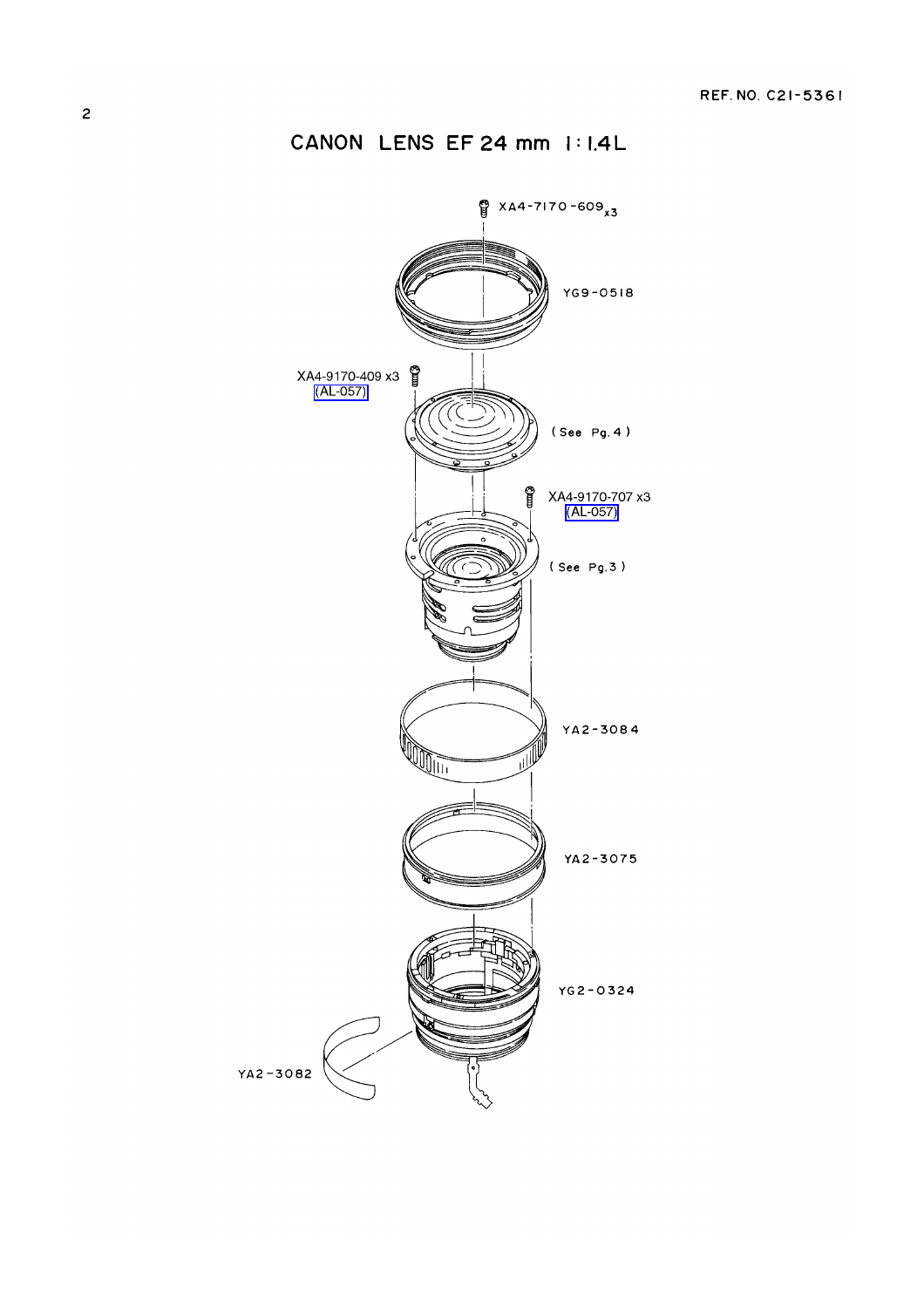

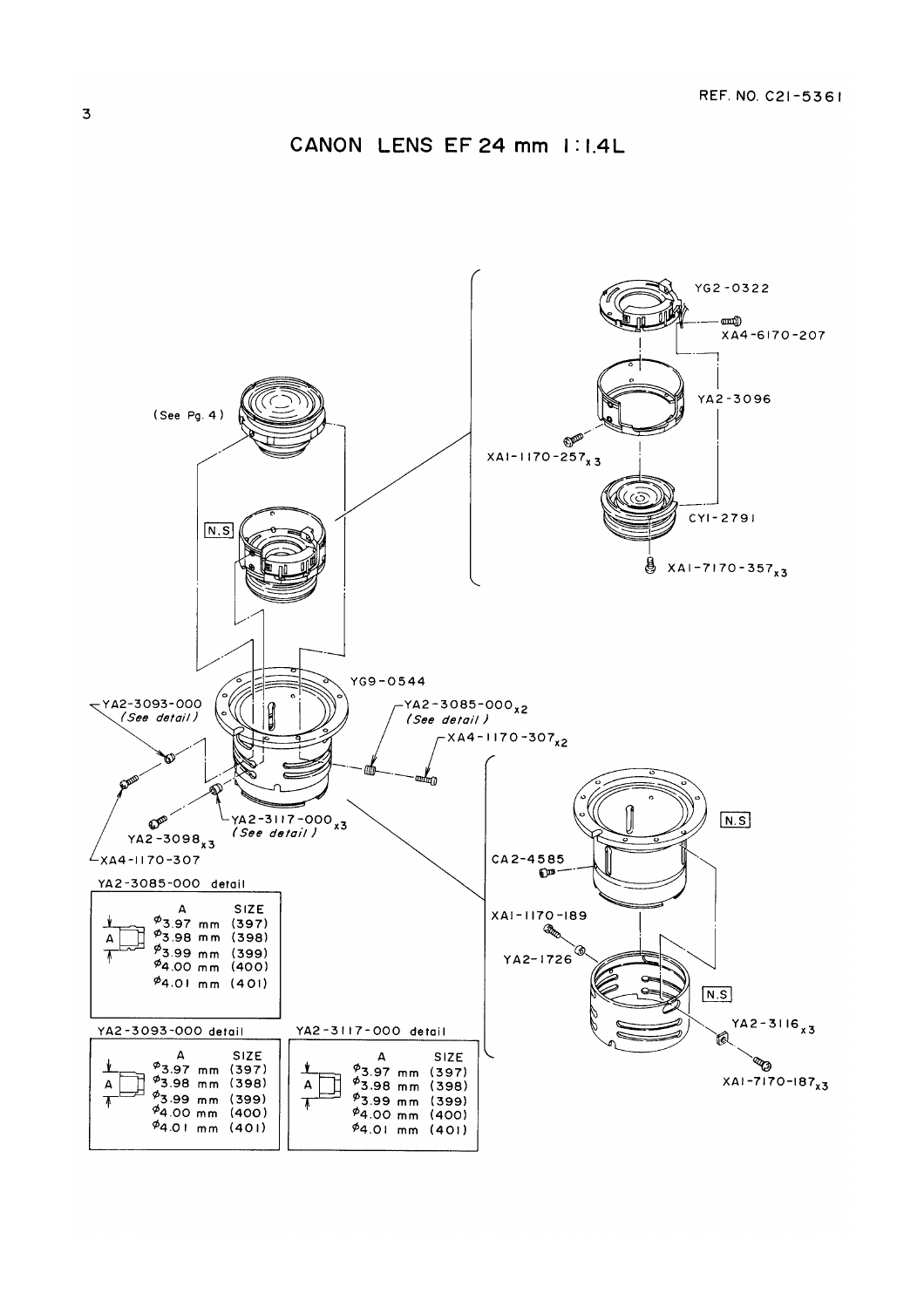CANON LENS EF24 mm I:I.4L

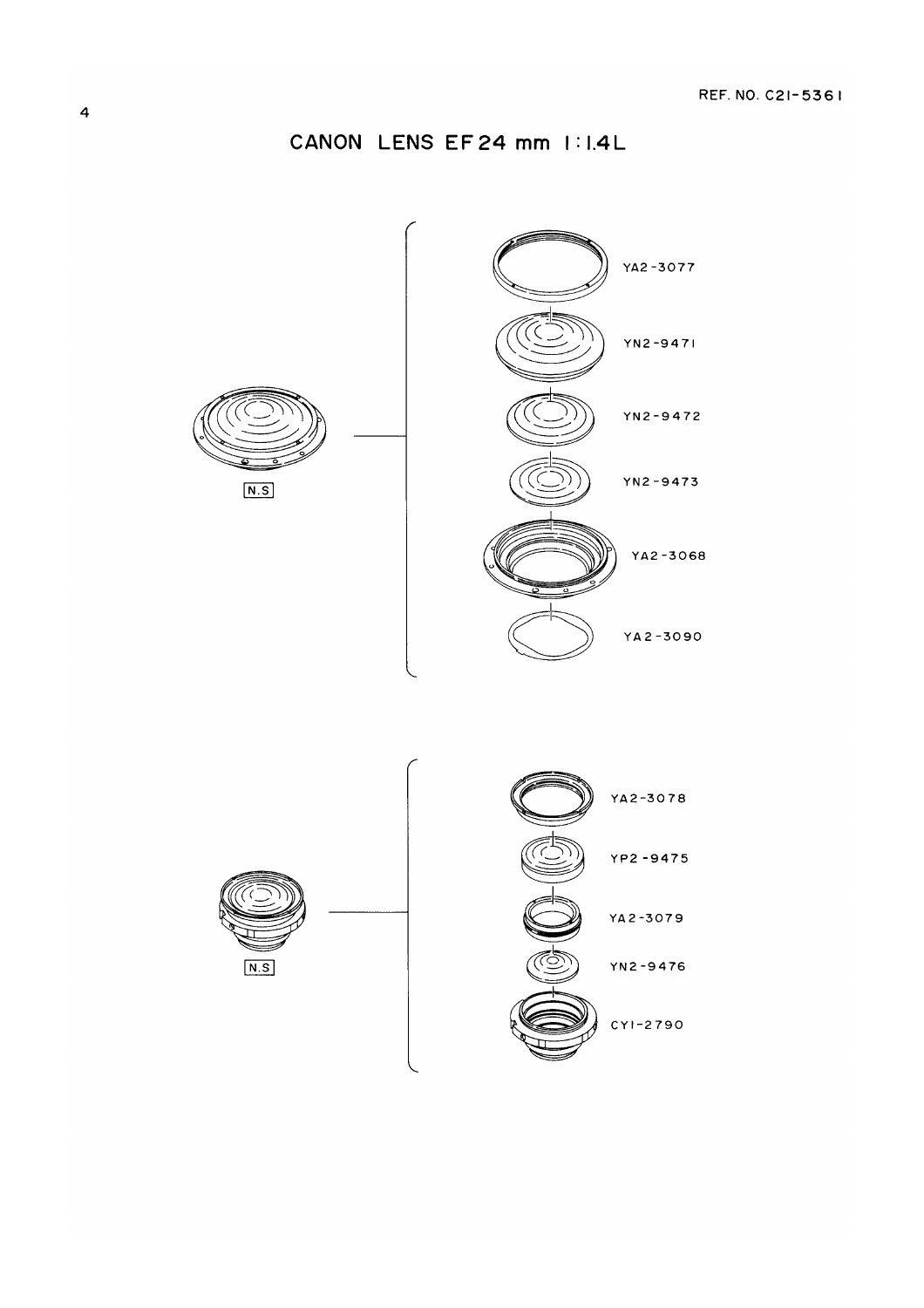## **P A R T S L I S T**

REF.No.C21-5361

| <b>NEW</b> | PARTS NO.         | <b>CLASS</b> | QTY          | <b>DESCRIPTION</b>          | PAGE                      |
|------------|-------------------|--------------|--------------|-----------------------------|---------------------------|
|            | CA2-4583-000      | D            | 1            | <b>CONTACT ASS'Y</b>        | 1                         |
|            | CA2-4585-000      | Ε            | 2            | <b>SCREW, MOUNT STOPPER</b> | 1,3                       |
|            | CA2-4586-000      | E            | 2            | <b>SCREW</b>                | 1                         |
|            | CY1-2178-000(XXX) | Е            | $\mathbf{1}$ | WASHER, MOUNT               | 1                         |
|            | CY1-2180-000(XXX) | Е            | 1            | MOUNT, LENS                 | 1                         |
|            | CY1-2789-000      | D            | 1            | BARREL ASS'Y, FIXED         | 1                         |
|            | CY1-2790-000      | Ε            | 1            | LENS ASS'Y, 2nd GROUP       | 4                         |
|            | CY1-2791-000      | E            | 1            | LENS ASS'Y, 3rd GROUP       | 3                         |
|            | CY1-2793-000      | D            | 1            | A/M SWITCH ASS'Y            | 1                         |
|            | CY1-2799-000      | D            | 1            | COVER ASS'Y, BACK (New)     | 1                         |
|            | XA1-1170-189      |              | 1            | SCREW, CROSS-RECESS, PH     | 3                         |
|            | XA1-1170-257      |              | 3            | SCREW, CROSS-RECESS, PH     | $\ensuremath{\mathsf{3}}$ |
|            | XA1-7170-187      |              | 3            | SCREW, CROSS-RECESS, PH     | 3                         |
|            | XA1-7170-357      |              | 3            | SCREW, CROSS-RECESS, PH     | 3                         |
|            | XA4-1170-307      |              | 3            | SCREW, CROSS-RECESS, PH     | 3                         |
|            | XA4-6170-207      |              | 1            | SCREW, CROSS-RECESS, PH     | 3                         |
|            | XA4-6170-409      |              | 2            | SCREW, CROSS-RECESS, PH     | 1                         |
|            | XA4-7170-409      |              | 4            | SCREW, CROSS-RECESS, PH     | 1                         |
|            | XA4-7170-609      |              | 3            | SCREW, CROSS-RECESS, PH     | $\overline{c}$            |
|            | XA4-9170-409      |              | 3            | SCREW, CROSS-RECESS, PH     | 2                         |
|            | XA4-9170-707      |              | 3            | SCREW, CROSS-RECESS, PH     | $\overline{c}$            |
|            | XA4-9200-606      |              | 4            | SCREW, CROSS-RECESS, PH     | 1                         |
|            | YA2-1515-001      | D            | 1            | COVER, FILTER RING          | 1                         |
|            | YA2-1726-000      | Е            | 1            | <b>COLLAR</b>               | 3                         |
|            | YA2-3068-000      | Е            | 1            | BARREL, 1st GROUP           | 4                         |
|            | YA2-3071-000      | Е            | 1            | RING, FIXED                 | 1                         |
|            | YA2-3074-000      | D            | 1            | RING, FRONT                 | 1                         |
|            | YA2-3075-000      | D            | 1            | RING, MANUAL FOCUSING       | $\overline{c}$            |
|            | YA2-3077-000      | D            | 1            | RING, G1 LENS STOPPER       | 4                         |
|            | YA2-3078-000      | D            | 1.           | RING, G4 LENS STOPPER       | 4                         |
|            | YA2-3079-000      | D            | 1            | RING, G6 LENS STOPPER       | 4                         |
|            | YA2-3080-000      | D            | $\mathbf{1}$ | COVER, BACK (Old)           | 1                         |
|            | YA2-3081-000      | D            | 1            | BARREL, LIGHT SHIELD (Old)  | 1                         |
|            | YA2-3082-000      | E            | 1            | SCALE, FOCUSING             | $\overline{2}$            |
|            | YA2-3084-000      | D            | 1            | RING, MANUAL FOCUS RUBBER   | 2                         |
|            | YA2-3085-000(XXX) | Е            | 2            | <b>COLLAR</b>               | 3                         |
|            | YA2-3090-000      | E            | 1            | RING, LIGHT SHIELD          | 4                         |
|            | YA2-3093-000(XXX) | E            | 1            | <b>COLLAR</b>               | 3                         |
|            | YA2-3096-000      | Е            | 1            | <b>BARREL, FOCUS GUIDE</b>  | 3                         |
|            | YA2-3098-000      | F            | 3            | SCREW, CROSS-RECESS, PH     | 3                         |
|            | YA2-3116-000      | Е            | 3            | BASE, GUIDE                 | 3                         |
|            | YA2-3117-000(XXX) | E            | 3            | <b>COLLAR</b>               | 3                         |
|            | YG2-0322-000      | E            | 1            | POWER DIAPHRAGM ASS'Y       | 3                         |
|            | YG2-0323-000      | E            | 1            | PCB ASS'Y, MAIN             | 1                         |
|            | YG2-0324-000      | E            | 1            | <b>FOCUSING ASS'Y</b>       | 2                         |
|            | YG9-0518-000      | D            | 1            | RING ASS'Y, FRONT           | 2                         |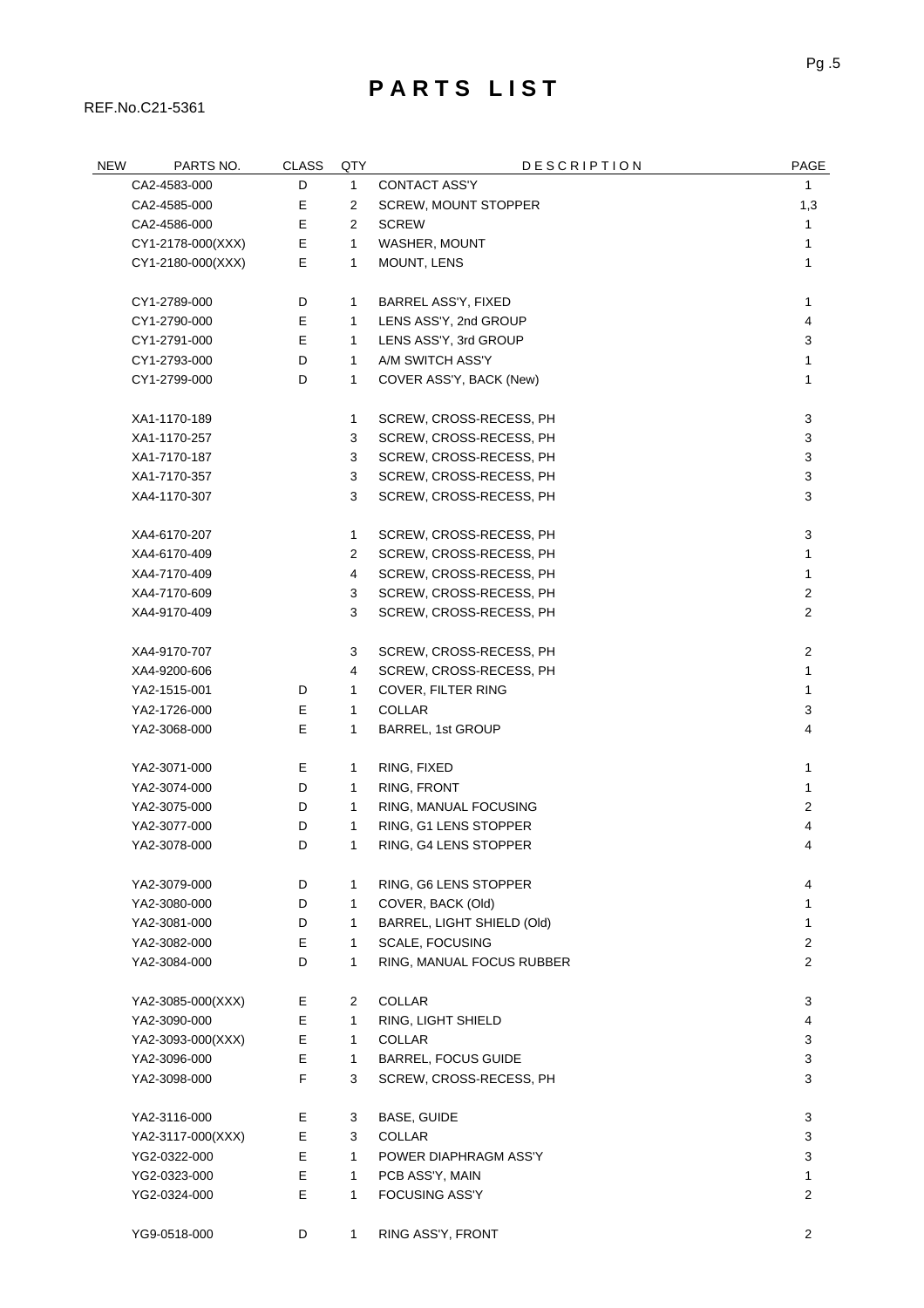| <b>NEW</b> | PARTS NO.    | <b>CLASS</b> | QTY | <b>DESCRIPTION</b>         | <b>PAGE</b> |
|------------|--------------|--------------|-----|----------------------------|-------------|
|            | YG9-0544-000 | Е            |     | <b>BARREL ASS'Y, GUIDE</b> | 3           |
|            | YH1-0105-000 | Е            |     | FLEX ASS'Y CONNECTING      |             |
|            | YN2-9471-000 | D            |     | LENS, G1                   | 4           |
|            | YN2-9472-000 | E            |     | LENS, G2                   | 4           |
|            |              |              |     |                            |             |
|            | YN2-9473-000 | E            |     | LENS, G3                   | 4           |
|            | YN2-9476-000 | Е            |     | LENS, G6                   | 4           |
|            | YP2-9475-000 | E            |     | LENS, G4/5                 | 4           |